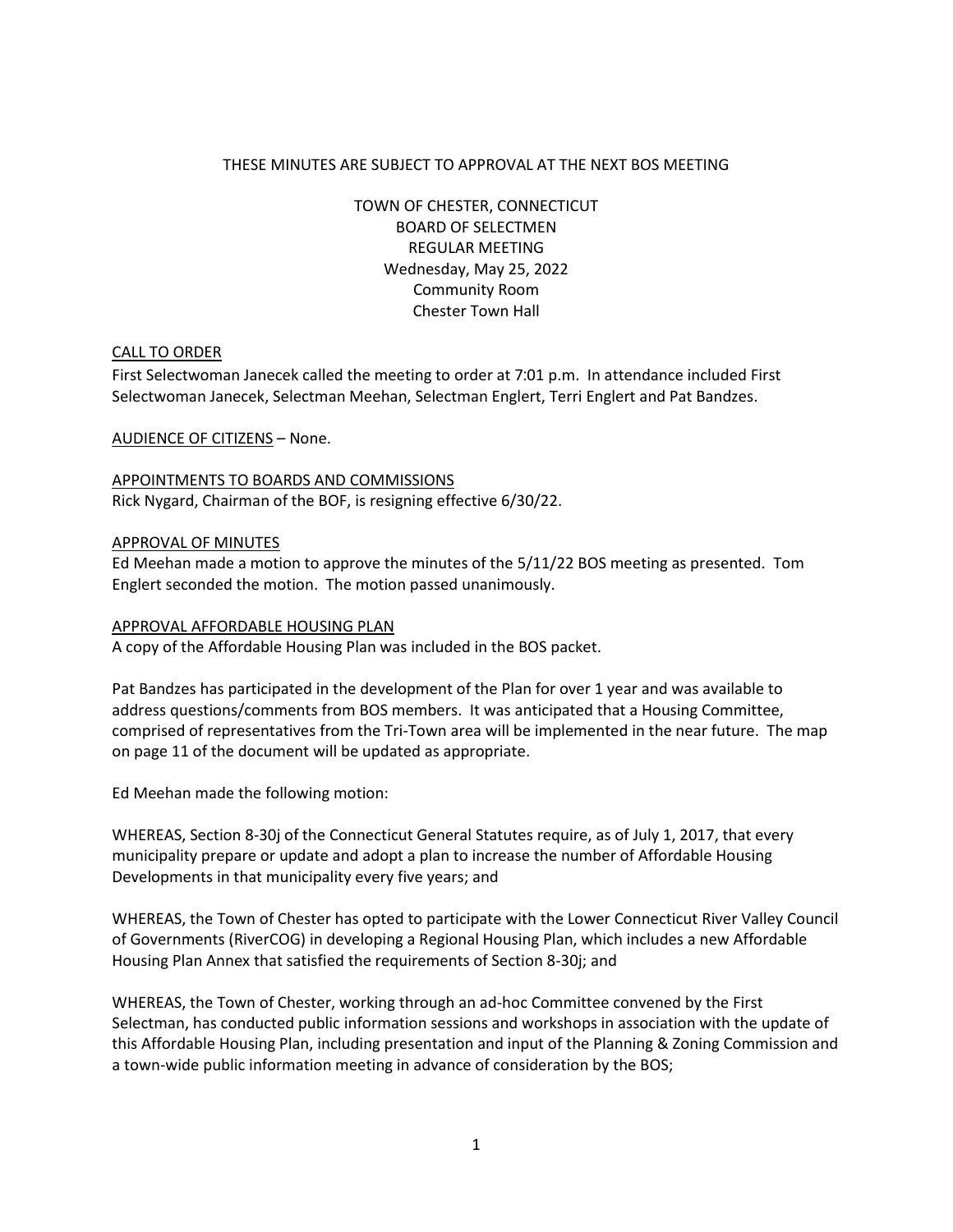WHEREAS, it is desirable and in furtherance of both Town and State principles to actively promote the creation and establishment of more affordable housing opportunities in the Town of Chester.

# NOW, THEREFORE, BE IT RESOLVED BY THE CHESTER BOARD OF SELECTMEN:

That the Town of Chester adopt this update to the Town of Chester Affordable Housing Plan as part of the RiverCOG Regional Housing Plan and submit it to the State of Connecticut as an update to its statutorily required Affordable Housing Plan with an effective date of June 1, 2022.

Tom Englert seconded the motion. The motion passed unanimously.

# DISCUSSION OF TOWN HALL GENERATOR

As previously discussed, the BOS has recommended that the ARPA Committee approve funds for the purchase of a Town Hall generator. Ed Meehan has been working with Dick Leighton, Building Official/Fire Marshal relative to the parameters of an RFP for a Town Hall Generator. BOS members agreed that it would be prudent to "power" the entire Town Hall to facilitate its use as a cooling/heating center, charging center, etc. in the event of an outage. Kilowatt data from the past several years has been provided and will be disseminated as appropriate and used in the RFP. In addition, confirmation of the current generator's capabilities will be obtained. If funds approved, the current generator will be moved to the Town Garage. The ARPA Committee meets on June 14<sup>th</sup>.

Note that the BOS has the final "vote" as to what requests for ARPA funds are forwarded to a Town Meeting for town approval.

### ARPA PROPOSAL

The ARPA Committee is requesting funds for Administrative Expenses (\$5,250) as follows:

- \$2,000 Post Card Mailings
- \$2,250 Meeting minutes transcription
- \$1,000 Other expenses

A copy of their request was included in the BOS packet.

The consensus of the BOS was that the use of post card mailers, banners, flyers, etc. was not and effective method to promote attendance at town meetings. Charlene will relay the BOS comments to the ARPA Committee.

The BOS briefly discussed the ARPA Committee's approval of \$25,000 to address weeds on Land Trust property.

# **WIFI**

A draft of the RFP for WIFI in the downtown area was shared with Mike Jordan and the BOS. Mike provided comments relative to procurement of equipment. The BOS discussed the "usefulness" of the project, potential liability, monitoring, security risks and on-going costs associated with same. On-going costs could total \$27,000 to \$29,000 per year. These costs would need to be funded via the town's budget. Ed will continue to reach out to Comcast relative to costs, licensing, etc.